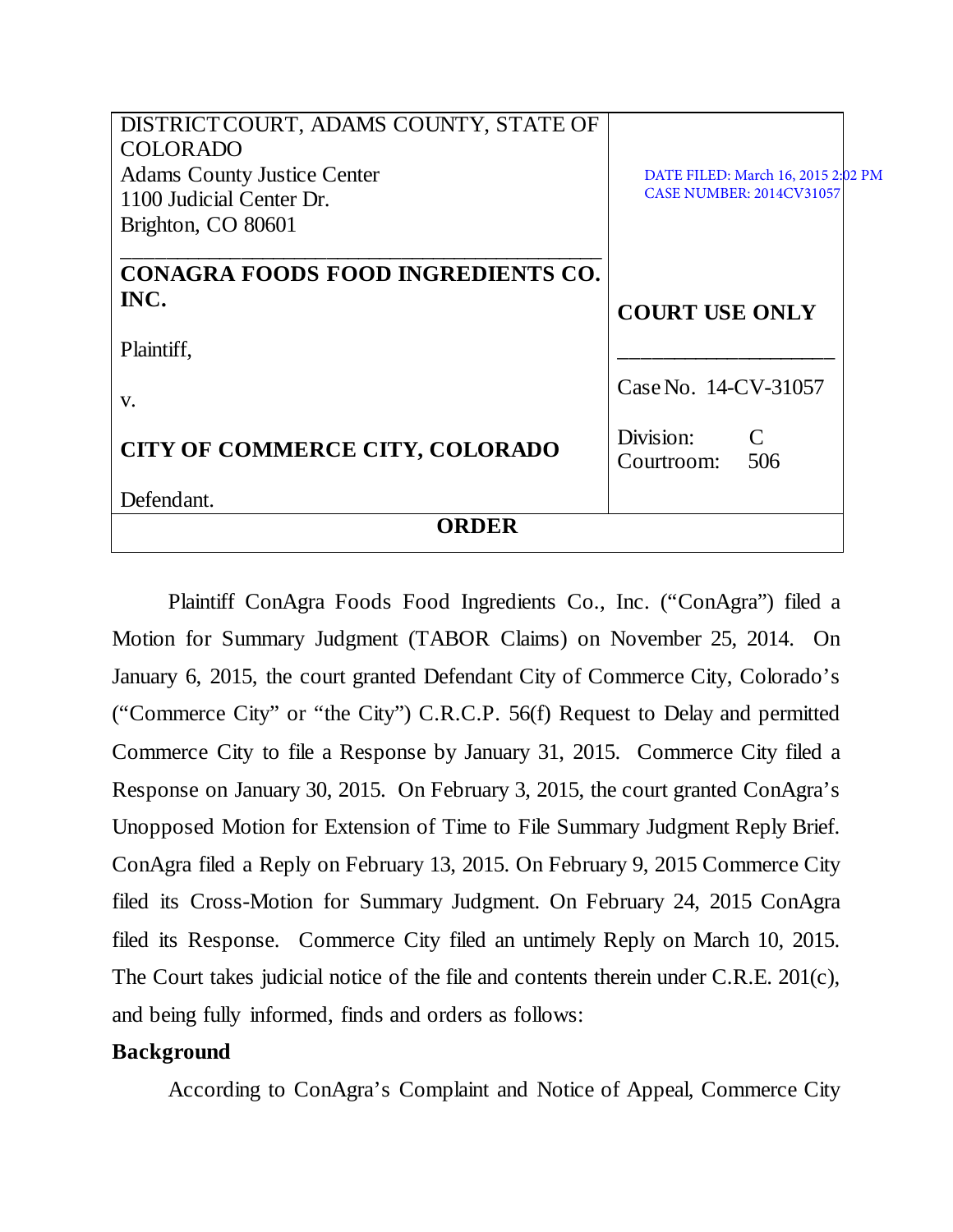incorrectly taxed ConAgra for transportation service charges incurred by W.W. Transport, Inc. (WWTI). Specially, ConAgra alleged that the City should not have taxed ConAgra for these services under the "Rental or Use of Tangible Personal Property of Another" provisions of the city's regulations because, amongst other reasons, those taxes violate the Colorado Taxpayer Bill of Rights (TABOR).

In 2008, the City issued a tax assessment to ConAgra which included such taxes. In 2009, and after a local hearing, the City's Finance Director upheld the assessment. Later that year, ConAgra appealed that decision to the Colorado Department of Revenue. However, the City later reversed the assessment.

Here, ConAgra alleges that the City "expand[ed] its sale/use tax." In 2012, the City audited ConAgra and, in 2013, issued another assessment, which included interest and penalties. Although ConAgra protested the assessment, after a hearing on the protest in 2014, the Finance Director affirmed the assessment. Pursuant to Colorado law, ConAgra posted a bond equal to twice the amount of taxes, interest, and penalty the City alleges it owes and filed this action which includes five separate claims for relief.

#### **Nature of Relief Sought**

ConAgra seeks an Order that there are no genuine issues of material fact surrounding its first, second, fourth and fifth claims for relief stated in the complaint. In its Cross-Motion for Summary Judgment, the City opposes ConAgra's Motion alleging that there are clearly material facts in dispute, and further that the City is entitled to summary judgment.

#### **Brief Summary of the Parties' Arguments**

*ConAgra's Motion for Summary Judgment*

### Motion

ConAgra argued that W.W. Transport, Inc. (WWTI) merely provided "transportation services" to ConAgra, and that ConAgra exercised no supervisory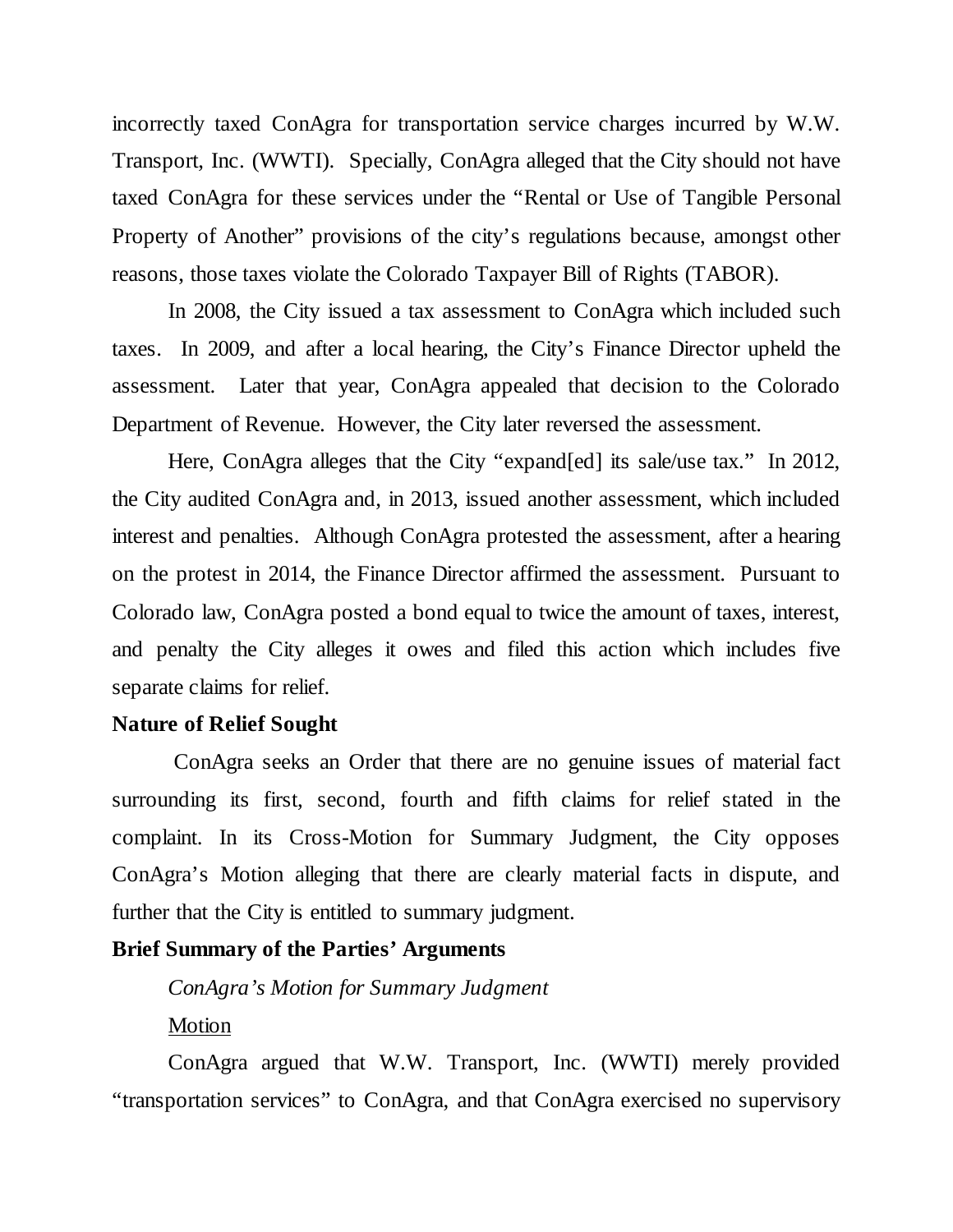powers of WWTI and did not use any of WWTI's equipment. Additionally, the exclusion under the tax code applies because WWTI never rented any property to ConAgra; instead, the parties were engaged in a services contract. Another division of this court's grant of summary judgment in *Waste Management of Colorado, Inc. v. City of Commerce City*, 250 P.3d 722 (Colo. App. 2010), which was affirmed by the Court of Appeals, controls. However, in attempting to tax service contracts with Ordinance 1838, Commerce City violated TABOR because the voters did not approve of this tax. Additionally, amongst other jurisprudence, Judge Moss's ruling in *Pub. Serv. Co. of Colorado v. City of Commerce City*, No. 2012cv1405 (Colo. D. Ct. Nov. 13, 2013) which held this very tax ordinance in question to be unconstitutional, also controls.

### Response

Commerce City asserted that WWTI furnished tangible personal property, not just transportation services. Additionally, Commerce City did not, in fact, impose a "new tax" upon ConAgra, because the transactions taxed would have been taxable before the passage of Ordinance 1838; at most, the change was a permissible modification of tax policy. Further, *Waste Management* does not control since that case involved strictly the transportation of trash, while this matter involves the furnishing of tangible personal property which had to meet numerous specifications set forth by ConAgra. Finally, ConAgra's fourth claim for relief fails to state a claim upon which relief can be granted because this court cannot force Commerce City to amend its municipal code.

#### Reply

ConAgra replied that, under the "true object" test for contracts, the contract between ConAgra and WWTI is clearly for the furnishing of transportation services. Because WWTI did not sell, rent, lease, or license its trucks or trailers or trucks to ConAgra and owned them, no tangible personal property was furnished.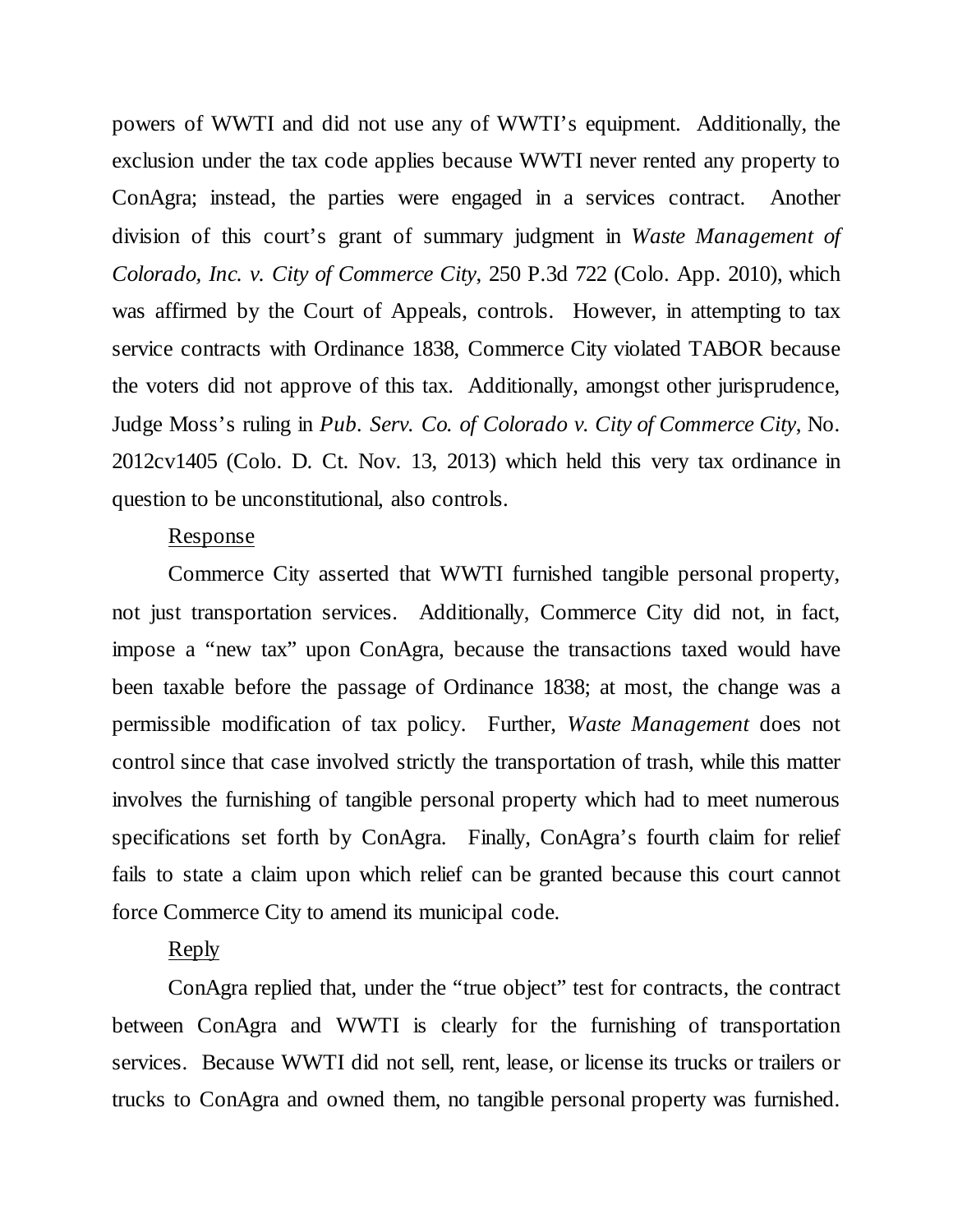ConAgra also replied to each of Commerce City's arguments contained in its response. Additionally, ConAgra's fourth claim for relief is merited because Commerce City's City Charter permits a court to granny relief such as the removal or elimination of local laws that are unconstitutional.

# *Commerce City's Cross-Motion for Summary Judgment* Motion

Commerce City argued that its tax assessment was lawful and appropriate. The WWTI charges would have been taxable under the 2006 version of the Code in effect immediately prior to the 2010 Code. As such, these are not "new taxes" and do not violate TABOR. Because TABOR has not been violated, the rest of ConAgra's claims fail. ConAgra's request for issue preclusion is meritless as *Waste Management* has very limited application herein.

## Response

The City's Motion is both untimely and duplicative. Ordinance 1838 dramatically expanded the City's sales and tax code regulations without voter approval which unquestionably violated TABOR.

## Reply

As discussed above, Commerce City's Reply was not timely filed. Commerce City reiterated that WWTI did, in fact, furnish tangible personal property to ConAgra and that *Waste Management* does not control. Additionally, the tax imposed by Commerce City was lawful and existed pre-TABOR.

## **Issues Presented**

- 1. Are there genuine issues of material fact that preclude consideration of the present Motions?
- 2. Did the City's modification of their sales tax code and regulations through Ordinance 1838 in November, 2010 create an unconstitutional tax on ConAgra?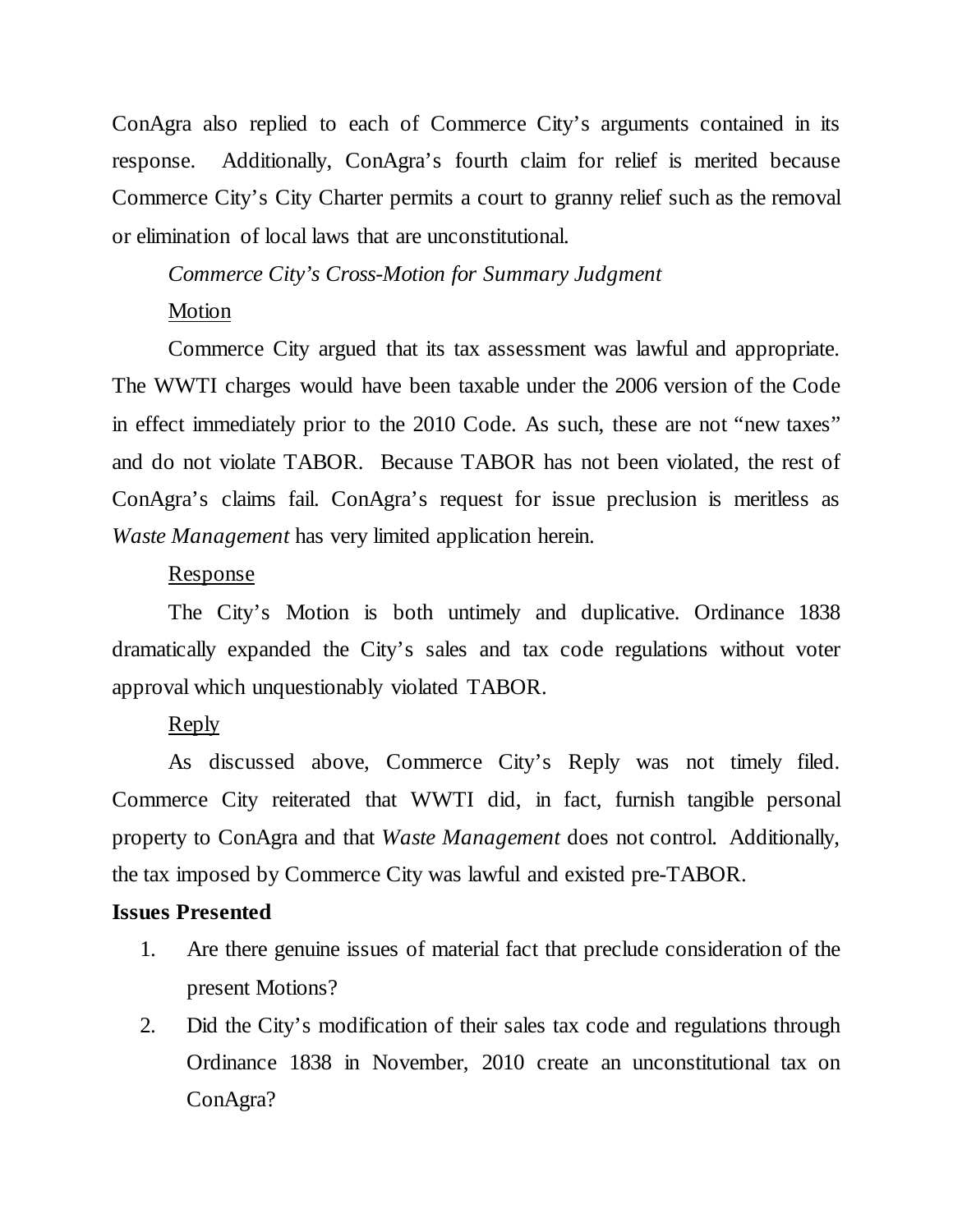- 3. Did the City's modification of their sales tax code and regulations through Ordinance 1838 in November, 2010 create a "new tax" in violation of TABOR?
- 4. If violations are found, what remedies are appropriate?

## **Principles of Law**

## *Summary Judgment*

# C.R.C.P. 56(c): Summary Judgment and Rulings on Questions of Law— Motion and Proceedings Thereon

"The judgment sought shall be rendered forthwith if the pleadings, depositions, answers to interrogatories, and admissions on file, together with the affidavits, if any, show that there is no genuine issue as to any material fact and that the moving party is entitled to a judgment as a matter of law."

## *TABOR*

The TABOR amendment applies to covered events which occur after the amendment's November 4, 1992 effective date. "[T]he voter-approval requirements of section 4(a) apply only to new taxes . . . adopted by legislative bodies after November 4, 1992." *Huber v. Colo. Mining Ass'n*, 264 P.3d 884, 891 (Colo. 2011). Section 4(a) of TABOR requires governmental entities to obtain voter approval before imposing "any new tax . . . or a tax policy change directly causing a net tax revenue gain to any district." *Id.*

## *Citizen initiative constitutional provisions*

Because TABOR was added to our constitution by a citizen initiative, we do not employ all the interpretive principles we use when analyzing legislative acts. However, we apply many standard principles. Our aim is to give effect to the voters' intent. We do so by according words found in the constitutional provision their plain, common, and ordinary meanings.

*HCA-Healthone, L.L.C. v. City of Lone Tree,* 197 P.3d 236, 240 (Colo. App. 2008).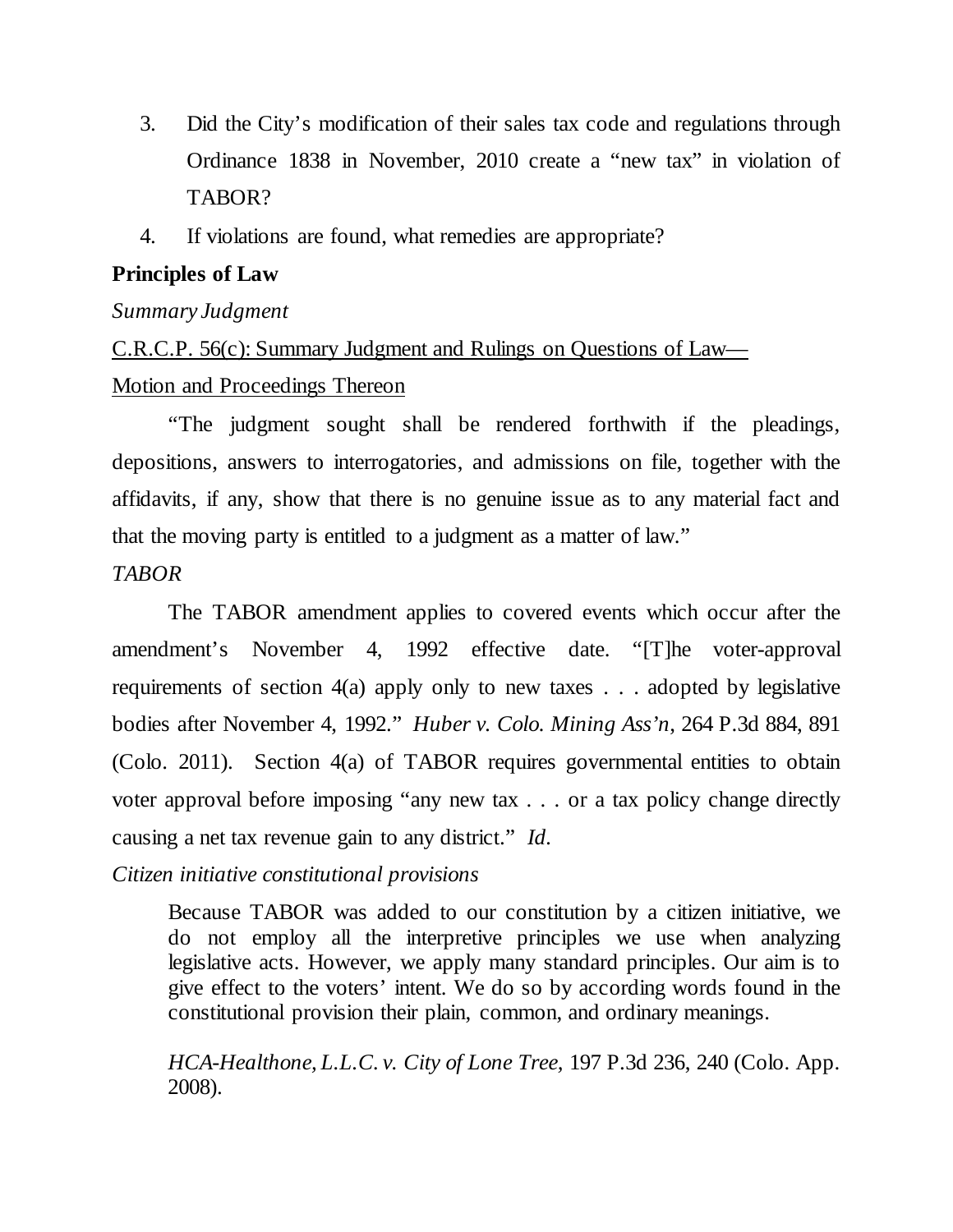After considering the plain, common and ordinary meaning, if a TABOR provision requires additional interpretation, "TABOR provides . . . guidance on how to interpret it: 'Its preferred interpretation shall reasonably restrain most the growth of government.'" *Id.* at 240-41 (quoting Colorado Const., Art. X, Section 20(1)). If multiple interpretations are possible, courts are bound to "choose the one that would create the greatest restraint on government's growth." *Id.* at 241. The above special rules of interpretation apply to interpretation of the constitutional TABOR amendment as a citizen initiative.

### *Interpretation of municipal ordinances*

In contrast to the rules for interpreting constitutional provisions, "[w]hen reviewing municipal ordinances, we apply the same rules of construction used for interpreting statutes." *Silva v. Wilcox*, 223 P.3d 127, 136 (Colo. App. 2009).

## *Interpretation of taxing acts*

"In construing tax provisions, we do not extend the statute's operation beyond its clear import, or deprive the taxpayer of a legitimate favorable construction of the statutory regulatory provision at issue." *Washington Cnty. Bd. of Equalization v. Petron Dev. Co.,* 109 P.3d 146, 150 (Colo. 2005).

There is a long-standing rule of statutory construction in this state that taxing powers and taxing acts will not be extended beyond the clear import of the language used, nor will their operation be enlarged by analogy. . . All doubts will be construed against the government and in favor of the taxpayer.

*Noble Energy, Inc. v. Colo. Dep't of Revenue*, 232 P.3d 293, 296 (Colo. App. 2010) (internal citations omitted).

In contrast to *Noble*'s restrictive statement that taxing acts "will not be extended beyond the clear import of the language used," in *A.D. Store Co., Inc. v. Executive Director of Dep't of Revenue*, 19 P.3d 680, 682 (Colo. 2001), our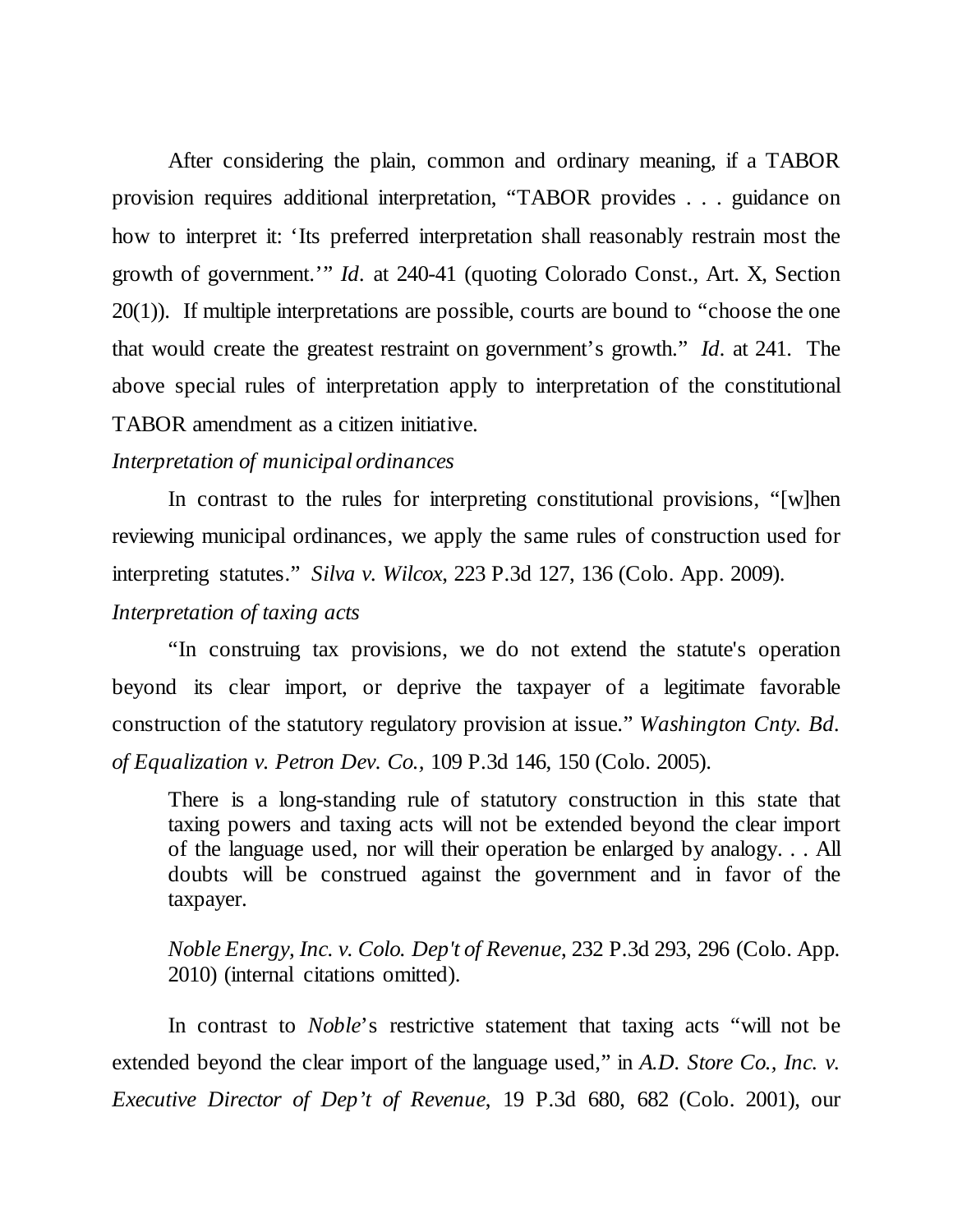Supreme Court stated that "Colorado applies its sales tax provisions broadly, with taxation the rule and exemption the exception." Notwithstanding any possible inconsistency between (1) not extending taxing acts "beyond the clear import of the language used," and (2) applying tax provisions "broadly," both cases agree that courts "must honor the plain meaning of the words when they are clear." *A.D. Store Co*.*, Inc. v. Exec. Dir. of Dep't of Revenue of State of Colorado*, 19 P.3d 680, 682 (Colo. 2001).

## *Interpretation of statutes when the plain language is clear*

"Where the statutory language is clear and unambiguous, we do not resort to legislative history or further rules of statutory construction." *Smith v. Exec. Custom Homes, Inc.,* 230 P.3d 1186, 1191 (Colo. 2010). "When the plain language of a statute is clear and unambiguous, we will not resort to interpretive rules of statutory construction and we will apply the statute as written." *Vaughan v. McMinn*, 945 P.2d 404, 408 (Colo. 1997). "If the legislative intent is clear from the plain language of the statute, a court must give effect to the statute according to its plain language." *Flooring Design Assocs., Inc. v. Novick*, 923 P.2d 216, 218 (Colo. App. 1995).

## *Constitutional challenges*

[Courts] presume legislative enactments... to be constitutional. Overcoming this presumption requires a showing of unconstitutionality beyond reasonable doubt. Such a high burden acknowledges that declaring a statute or a constitutional amendment to be unconstitutional is one of the gravest duties impressed upon the courts . . . "[I]f two constructions are possible one constitutional, the other unconstitutional - we choose the construction that avoids reaching the constitutional issue

## *Huber*, 264 P.3d at 889.

## **Standard of Review**

Summary judgment is appropriate when the pleadings and supporting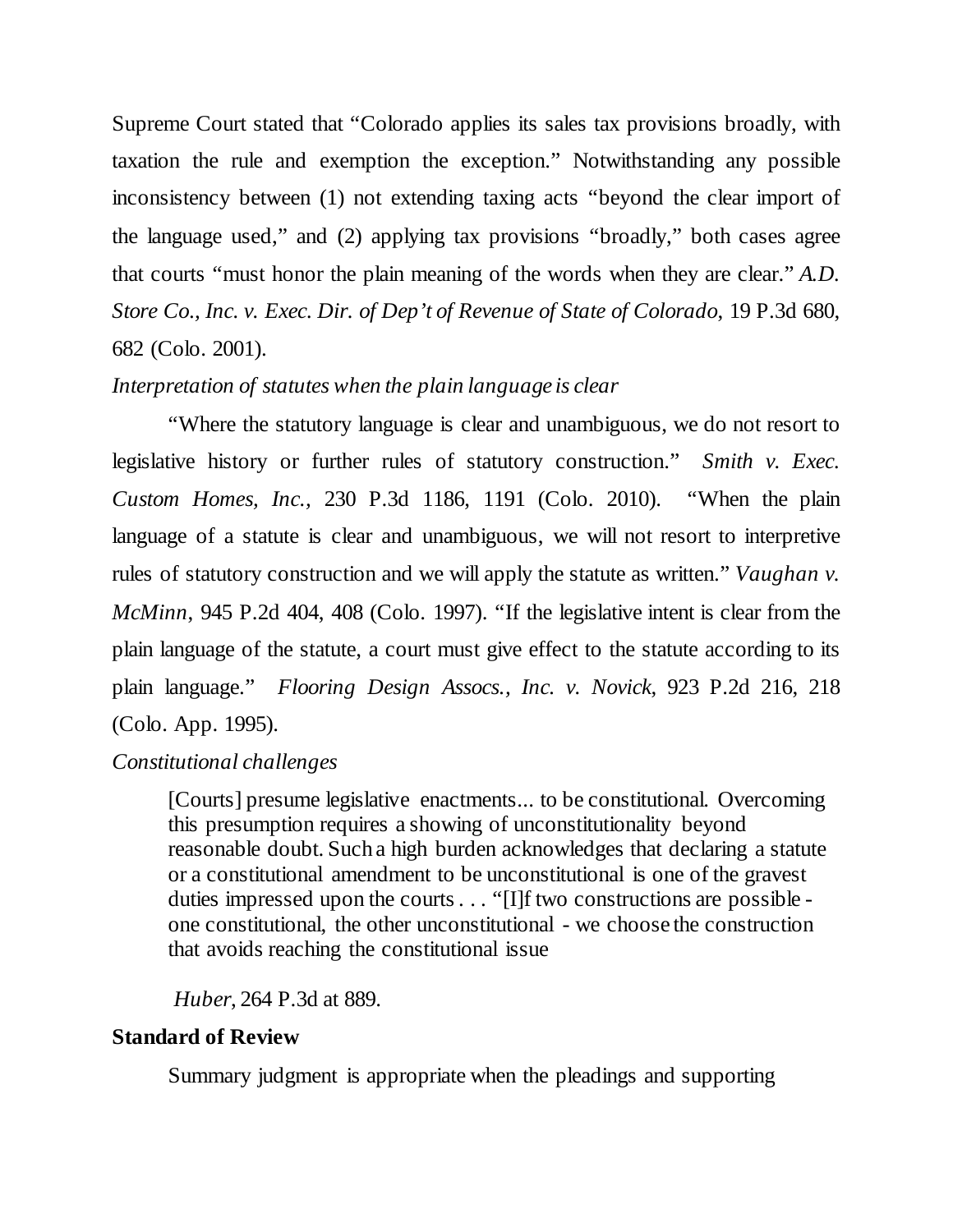documents clearly demonstrate that no issues of material fact exist and the moving party is entitled to judgment as a matter of law. *Cotter Corp. v. Am. Empire Surplus Lines Ins. Co.,* 90 P.3d 814, 819 (Colo. 2004). The moving party bears the initial responsibility of informing the court of the basis for the motion and identifying those portions of the record and of the affidavits, if any, which he or she believes demonstrate the absence of a genuine issue of material fact. *Quist v. Specialties Supply Co., Inc*., 12 P.3d 863, 868 (Colo. App. 2000).

Once this initial burden has been met, the burden shifts to the non-moving party to establish that there is a triable issue of fact. *City of Aurora v. ACJ Partnership*, 209 P.3d 1076 (Colo. 2009). The non-moving party is entitled to the benefit of all favorable inferences that may be drawn from the undisputed facts, and all doubts as to the existence of a triable issue of fact must be resolved against the moving party. *Martini v. Smith*, 42 P.3d 629, 632 (Colo. 2002). Once the movant shows the absence of a genuine issue of material fact, the burden shifts to the nonmovant to show that a dispute exists concerning a material fact. *Western Innovations, Inc. v. Sonitrol Corp*., 187 P.3d 1155, 1158 (Colo. App. 2008). A material fact is one that will affect the outcome of the case. *Struble v. American Family Ins. Co.,* 172 P.3d 950, 955 (Colo. App. 2007).

#### **Analysis**

1. Are there genuine issues of material fact that preclude consideration of the present Motions?

ConAgra lists a statement of "undisputed facts" on p. 3-17 of their Brief in Support of the Motion. Commerce City's Responsive Brief describes both disputed and undisputed facts on p. 7-21. Commerce City indicates that it disputes many of ConAgra's "characterizations" regarding the contractual arrangements between the parties as well as the characterizations made by ConAgra as to the nature and use of the subject trailers. The court notes that the contract itself has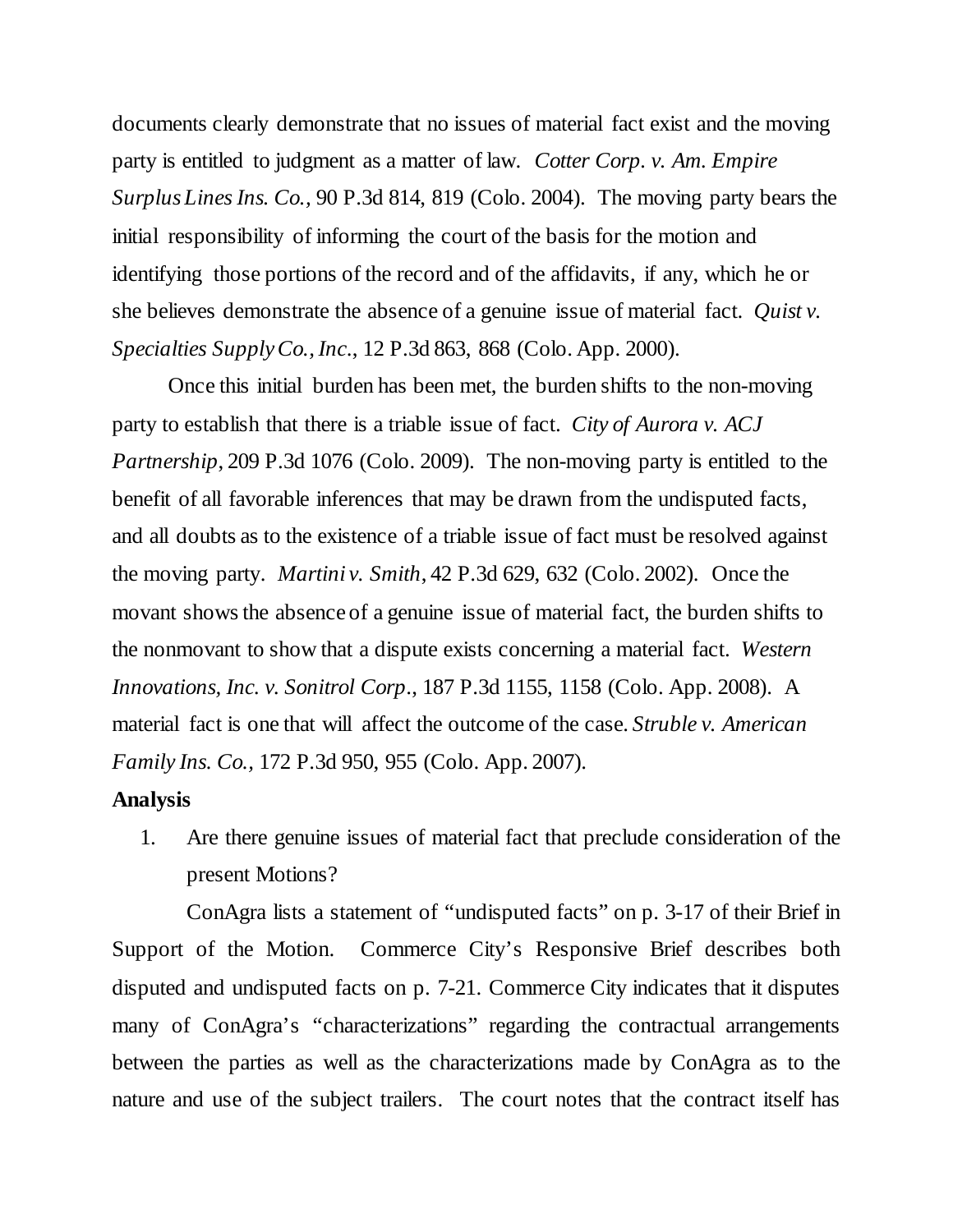been incorporated into the pleadings by the Parties. *Brief in Support of Motion*, p. 6; *Motion*, Ex. A. For reasons which will become apparent in the analyses below, the court finds that even assuming *arguendo* that there exist disputes between the Parties as to their respective *characterizations* of the contract (as well as the nature and use of WTTI trailers), the court finds that any disputes do not rise to the level of legal materiality under a C.R.C.P. 56 analysis. As such, the court finds that it may properly consider the subject Motion.

2. Did Commerce City's modification of their sales tax code and regulations through Ordinance 1838 in November, 2010 create an unconstitutional tax on ConAgra?

## a. The *Waste Management* Factors

In *Waste Management of Colorado, Inc. v. City of Commerce City*, 250 P.3d 722, 724 (Colo. App. 2010), the lower court determined, and the higher court later agreed, that the hauling transactions therein were not properly subject to the City's sales or use tax.

The City argues herein that it is properly taxing ConAgra because it is imposing a use tax on WWTI's furnishing<sup>[1](#page-8-0)</sup> of tangible personal property. ConAgra responds that the City's tax is both a newly created  $\arctan^2$  $\arctan^2$  and one that unlawfully taxes transportation services<sup>[3](#page-8-2)</sup>. The contract between WWTI has been characterized differently by the parties. ConAgra asserts that WWTI simply provided a *transportation* service to them. That transportation was the primary object of the contract. *See* Walters Affidavit, ¶ 5; Hartzell Affidavit, ¶ 6; *Motion*,

<span id="page-8-0"></span> <sup>1</sup> The court in *Expedia, Inc. v. City and County of Denver*, No. 13CA0779, 2014WL2980979, at \*6 (Colo. App. July 3, 2014) defined the verb "furnishing" as "to equip; to provide or supply with something that is necessary, useful, or desired." Thus, in order to comport with Commerce City's argument that "tangible personal property" was "furnished" by WWTI, the court must analyze whether any tangible personal property was "provided" or "supplied" to ConAgra

<span id="page-8-1"></span> $2$  TABOR prohibits State and local governments from enacting "any new tax" without "voter approval in advance." Colo. Const. art. X, § 20(4)(a).

<span id="page-8-2"></span> $3$  The Colorado Supreme Court has held that "no service is taxable, except those services specifically listed in the statute itself." *A.D. Store*, 19 P.3d at 682-83.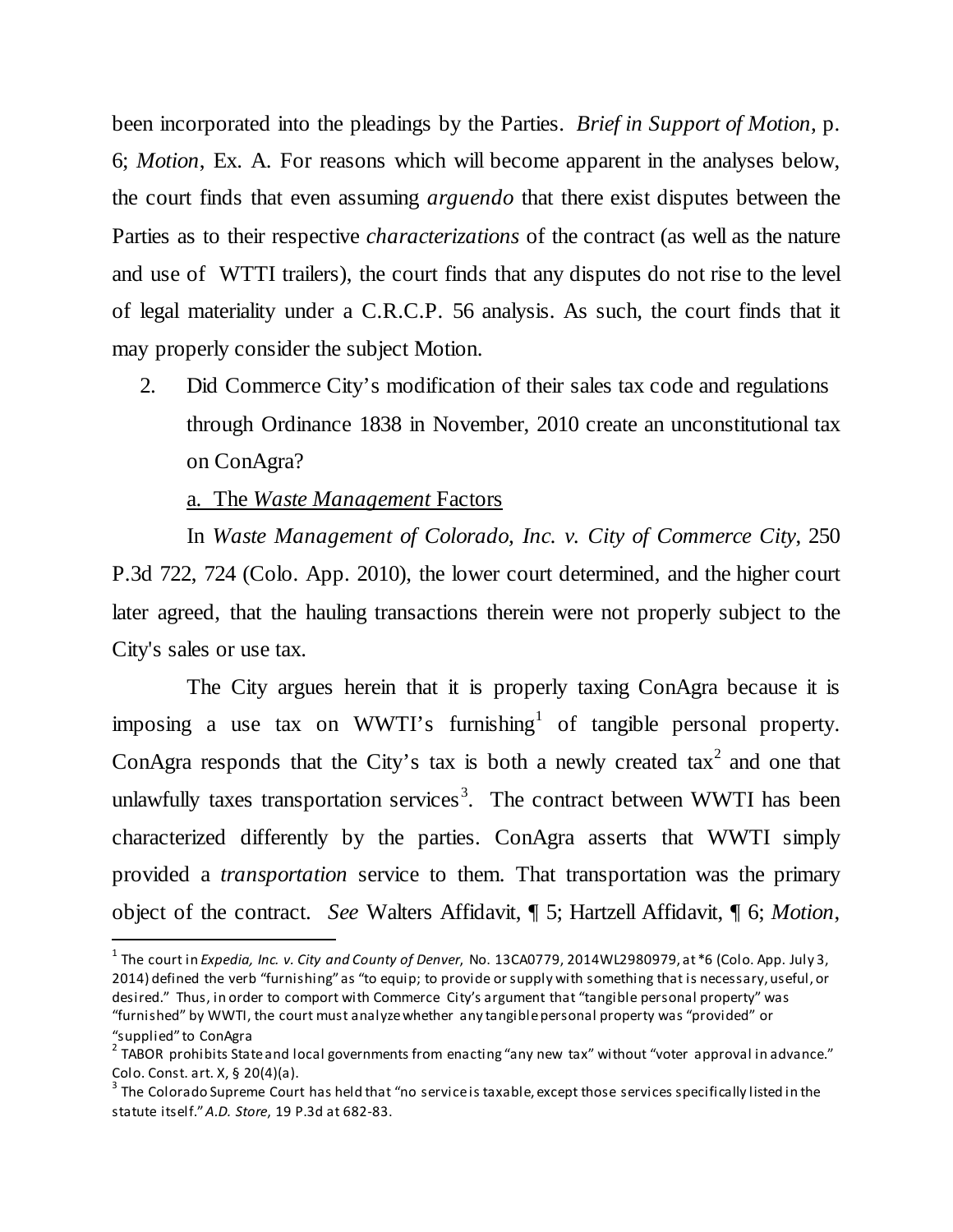Ex. A, ¶ 10. The City frames the contract as on in which WWTI contracted with ConAgra to "*furnish* suitable motor carrier *equipment*" with drivers to haul ConAgra's food products (predominantly sacked and bulk flour intended for human consumption) from its mill located in Commerce City. Upon review of the contract and the respective positions of the Parties, the court finds that a mixed transaction analysis is appropriate.

Determining the true nature of a mixed transaction is not new to Colorado courts. In *City of Boulder v. Leanin' Tree, Inc.* 72 P.3d 361, 363, 366–67 (Colo. 2003), the Colorado Supreme Court adopted a multi-factor or totality of the circumstances test for what it deemed "inseparably mixed transactions" (i.e., transactions involving the provision of both tangible personal property and either intangible personal property or services, and in which the property and services were intertwined as part of the transaction). The court held that courts must apply reasonable and common understandings of "tangible" and "other-than-tangible" property to determine whether the transaction at issue was more analogous to a sale of goods or the purchase of a service or intangible right. *Id.* at 366.

Under this test, the court must weigh the "totality of the circumstances," to determine whether the "true object" of the contract herein was the "furnishing of tangible personal property" from WWTI to ConAgra or the provision of a transportation service, based on "reasonable and common understandings" of those concepts. *Waste Management*, 250 P.3d at 727-29, 732.

#### **i. The Purpose of the Contract Factor**

First the Court of Appeals assessed the purpose of the contract. *Id.* The WWTI Contract on its face establishes that the purpose is related to *transporting* flour and other commodities. The contract is termed a "Motor Transportation Contract," under which WWTI agrees to provide interstate and intrastate contract carrier transportation services to ConAgra. Hartzell Affidavit; *Motion*, Ex. A. In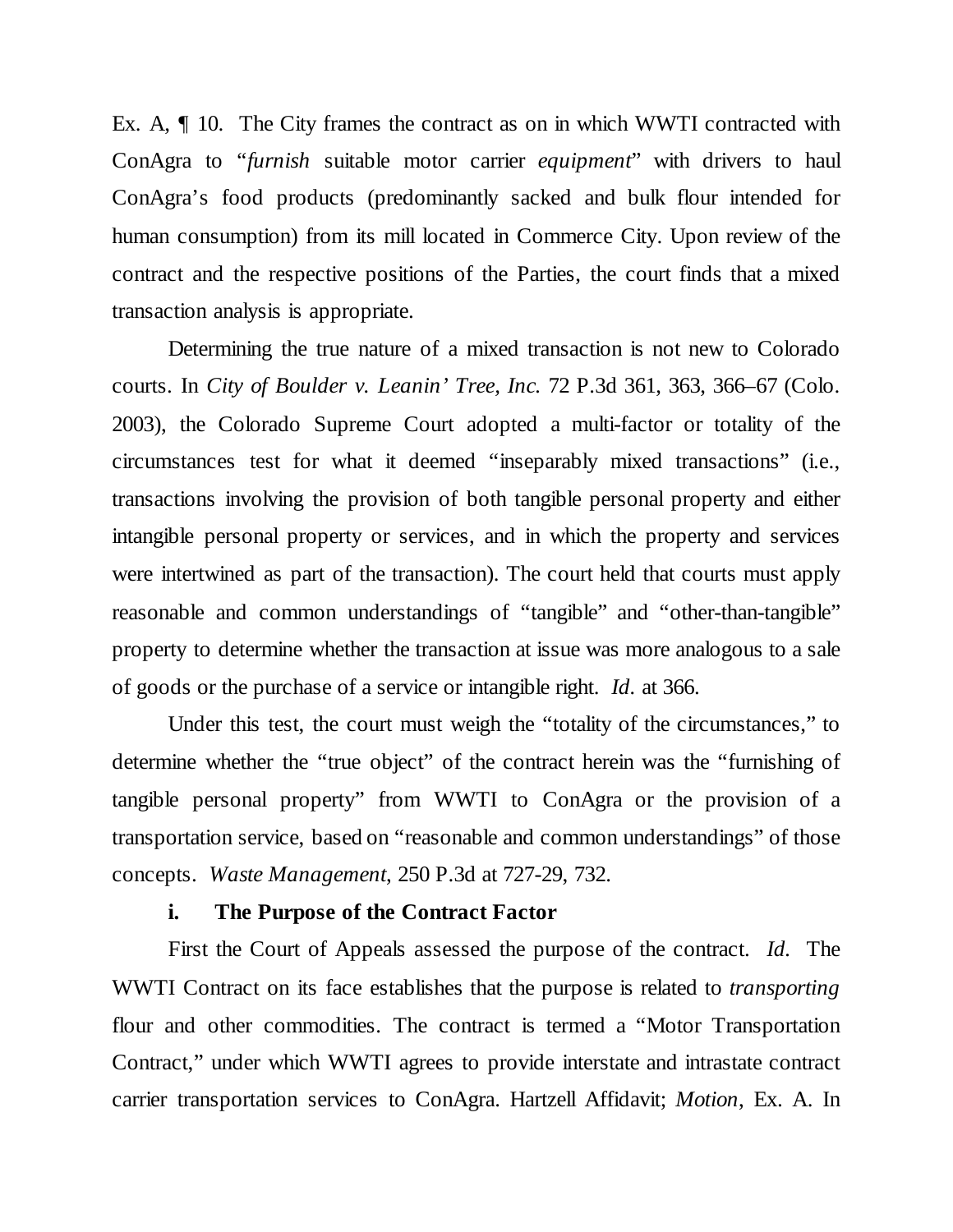addition, the Terms and Conditions of this Contract contemplate the following:

- a) "a series of shipments" (*Motion*, Ex. A, ¶ 1),
- b) wherein "Carrier shall transport Shippers commodities" (*id.*, ¶ 2),
- c) engage in the "performance of transportation service" (*id.*, ¶ 10),
- d) and "be compensated" for "transportation services designed to meet the distinct needs of the Shipper" (*id.*, Appendix A).
- e) Both parties to the contract concur that its purpose was to provide a service, not tangible personal property. Hartzell Affidavit, ¶ 6; Walters Affidavit, ¶ 5.

The court would further note that the word "service" appears in the WWTI Contract many times. *See* Hartzell Affidavit.

The City argues extensively that ConAgra contracted for WWTI to "furnish suitable motor carrier equipment" (primarily specialized tractors and trailers with drivers) to meet the "distinct needs" of ConAgra which as a secondary matter allowed them to safely and legally transport food in compliance with a number of requirements and restrictions (*Response Brief*, p. 7-17). The court notes these assertions, but the use of "specialized" equipment to perform a service for its customer does not mean that the vendor is the one that "furnished" the equipment to its customer. Furthermore, though the level of specification in WWTI's equipment is clear, what is also clear is that WWTI sold primarily a service  $-a$ transportation service – to ConAgra.

These facts, in totality, are consistent with the claim that ConAgra contracted with WWTO for a service to transport its flour from its mill to its customers.

#### **ii. The Terms of Payment Factor**

The Court of Appeals next considered the terms of payment. *Waste Management*, 250 P.3d at 732.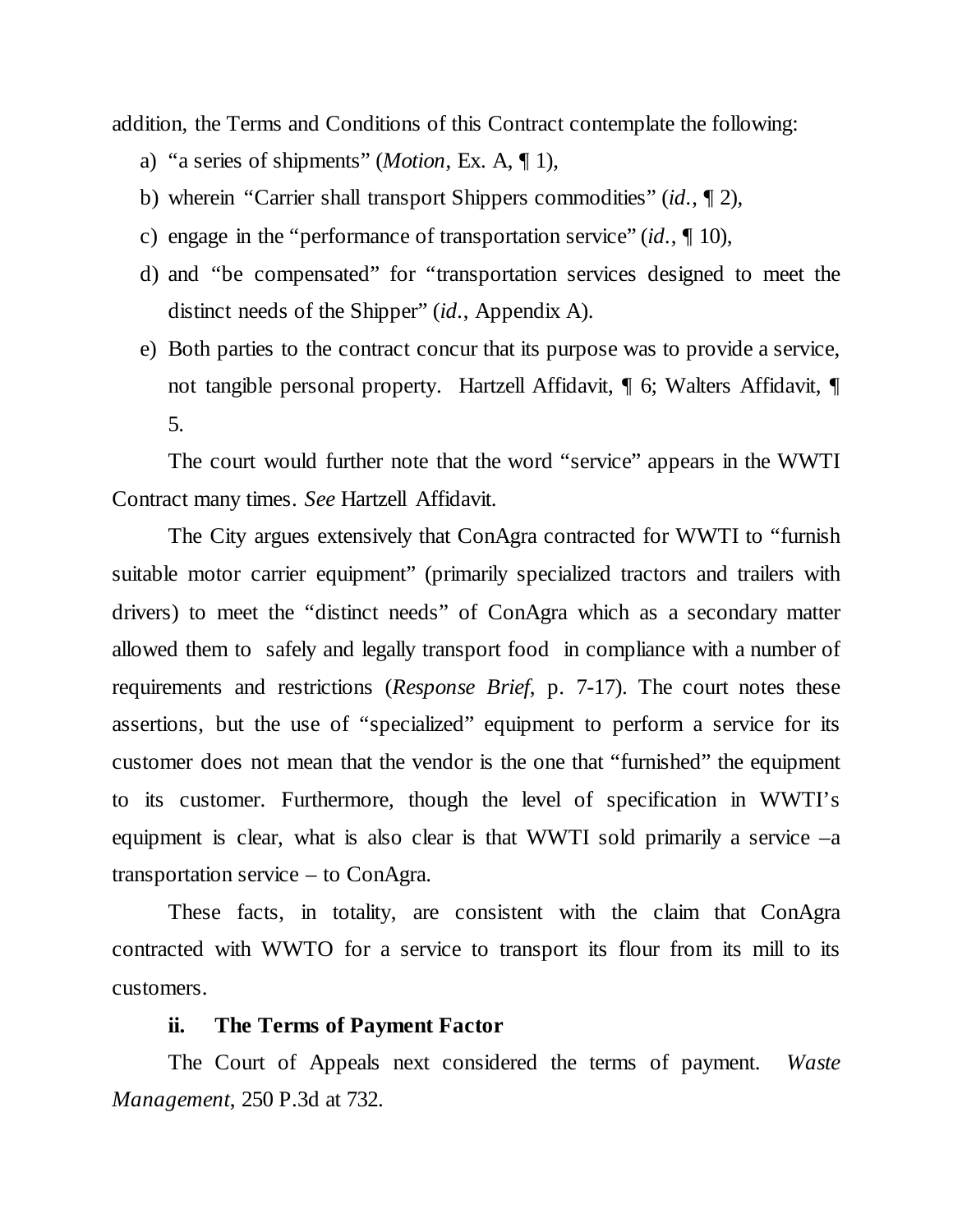A review of the attachments hereto establishes that WWTI did not charge ConAgra a specific or identified portion of the contract price for any alleged "use" of WWTI's trucks and trailers. Rather, WWTI charged ConAgra a flat rate per transport load, with pre-determined charges based on the nature of the load (bulk or sack flour) and distance (miles) between origin and destination locations. *Opening Brief*, p. 3; *Response*, p. 18, 39 (acknowledging WWTI's "flat rate charges Appendix A to the Contract, entitled 'Service and Compensation Schedule,' defines the 'services for which [WWTI] will be compensated' as 'transportation services designed to meet the distinct needs of the Shipper.'"). These facts, in totality, are consistent with the assertion that ConAgra did not pay for WWTI's trucks and trailers. Rather, ConAgra paid for WWTI to transport ConAgra's flour.

## **iii. The Ownership Factor**

Finally, the Court of Appeals examined who possessed, controlled, and owned the property at issue. *Waste Management*, 250 P.3d at 732. The trucks and trailers used to transport ConAgra's flour at all times were owned by WWTI. *Opening Brief*, p. 3-4. Indeed, the City acknowledges that WWTI did not sell, rent, lease or license its trucks and trailers to ConAgra, and that ConAgra did not take possession of WWTI's equipment. Feb. 13, 2015 Affidavit of Mark E. Medina ("Medina Affidavit"); *Response Brief to Cross-Motion*, Ex. A, p. 48:19- 50:2; *Waste Management*, 250 P.3d at 724; *see also Response*, Ex. B (January 14, 2015 Deposition of Neil Hartzell), p. 250:20-251:23; *see also Response*, Ex. C (January 21, 2015 Deposition of Jeffrey S. Walters) p. 208:22-210:13.

It is undisputed that no ConAgra employee ever drove WWTI's trucks or trailers, whether in the mill yard or on public roads. *Opening Brief*, p. 4; *Response*, Ex. B, p. 74:4-14; *Response*, Ex. C, p. 46:2-6. WWTI regularly used the same trucks and trailers for other customers, including Bay State Milling (flour), Cargill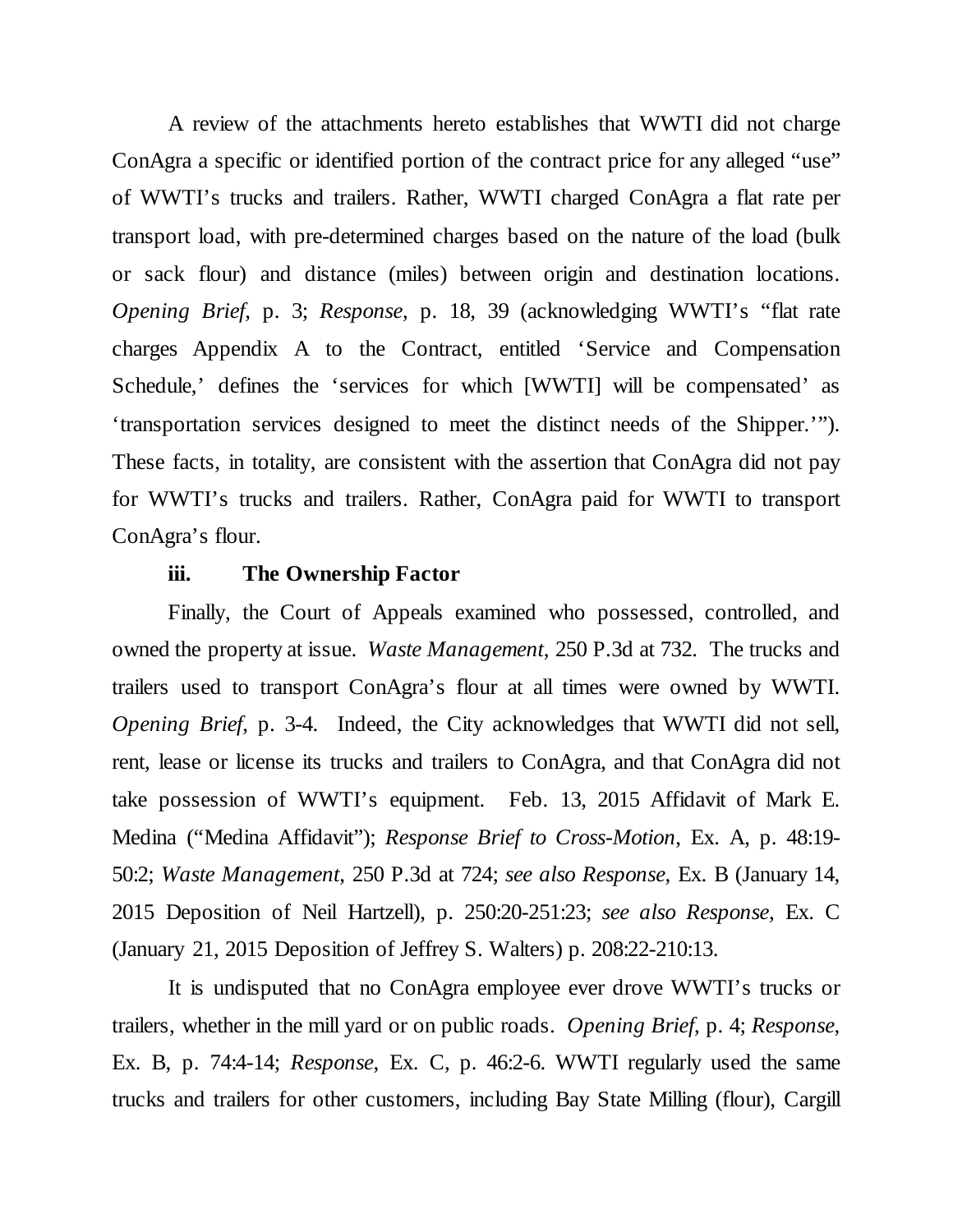(flour) and Western Sugar (sugar) in Colorado. *Opening Brief*, p. 5; Walters Affidavit, ¶ 12; *Response*, Ex. C, p. 39:5-41:3, 48:20-23. These assertions also do not appear contested. *Response*, p. 15 ("WWTI is permitted to utilize its trailers for other customers' loads."). These facts, in totality, are consistent with the assertion that ConAgra did not own WWTI's property.

The City argues that the property, though owned and utilized by WWTI, is of a very specialized nature. While ConAgra disputes this characterization, but even if the court were to conclude that the equipment utilized is of a specialized nature, the court notes that none of the factors employed by the court of appeals focused on whether the subject equipment is "specialized."

The court in *Waste Management* also cited and applied factors considered in a similar hauling case, *Mason Metals Co. v. Indiana Dep't of State Revenue*, 590 N.E.2d 672, 675 (Ind. Tax Ct. 1992). In *Mason Metals* the court considered: (1) the employment of the driver (herein WWTI ), (2) the right to direct movement of the vehicle (herein in several regards, WWTI) , (3) the obligation to pay for costs and repairs (herein WWTI), (4) the obligation to pay fuel costs (herein WWTI), (5) the responsibility of garaging the vehicle (herein WWTI), and (6) the payment of insurance and license fees (herein WWTI). *Waste Management,* 250 P.3d at 733. At least five of the six factors point to the performance of a service, and not to the furnishing of property.

For these reasons, the court finds that the City's tax herein constitutes an unlawful tax on transportation services.

3. Did the City's modification of their sales tax code and regulations through Ordinance 1838 in November, 2010 create a "new tax" in violation of TABOR?

The subject *Motion* is based on the Taxpayer's Bill of Rights (TABOR, *et*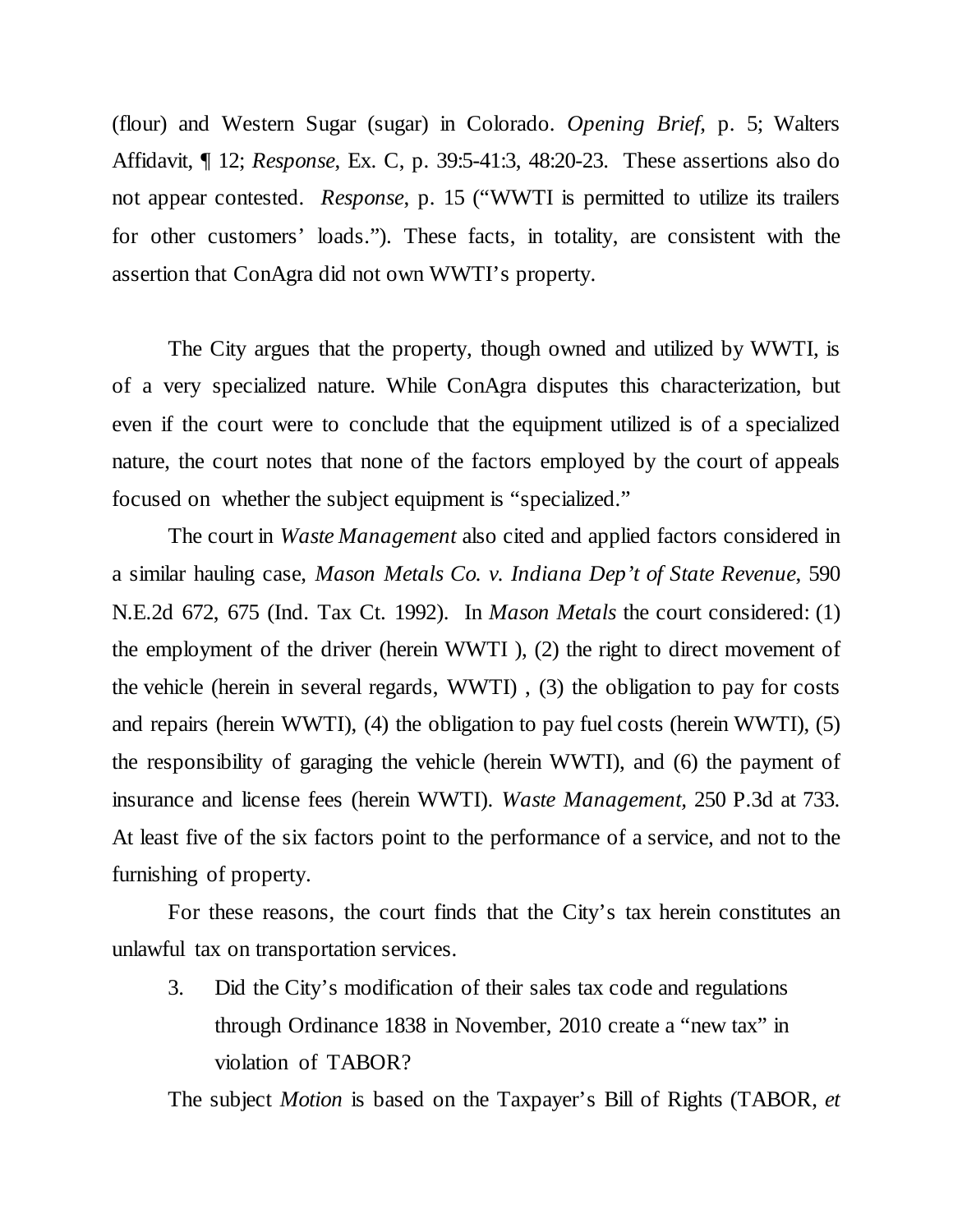*seq.* Colorado Const., Art. X, Section 20). The first claim for relief alleges that "modifications made by the City to its Code that would impose the City's sales or use tax on the transportation services charges . . . are unlawful, unenforceable and void, under the Code, the Colorado Constitution, or other applicable law." *Complaint*  $\P$  73. The sixth claim for relief prays that this court award relief allowable under the Colorado Const., Art. X, Section 20, including its costs and reasonable attorney fees. The parties herein agree that the City did not seek or obtain voter approval for either the 2008 or 2010 amendments to its Code. Because no TABOR election occurred, the disputed legal issue is whether the City's Ordinance 1838 amendments constitute a "new tax," and, if so, whether an election was required

The City argues that Ordinance 1838 may constitute a "tax policy change" but not a "new tax." *Response*, p. 43-44. Any proven TABOR violation that is based on a "tax policy change" would require proof of a "net revenue gain" while a TABOR violation based on a "new tax" does not require such evidence. Medina Affidavit.<sup>[4](#page-13-0)</sup> Upon review of the subject Ordinance, the court finds that Ordinance 1838 materially expanded the scope of the Code by adding new language to reach previously non-taxable transactions. *City of Lone Tree,* 197 P.3d at 236; *see Pub. Serv. Co. of Colorado*, *supra*, at \*12. The amended Code now imposes sales and use tax on all contracts for services in excess of \$100 that involve the use of tangible personal property by the service provider. The case law requires the court to assess any meaningful doubt about whether these amendments constitute a new tax resolved in favor of applying TABOR's voter approval mandate. *Havens*, 924 P.2d at 520 ("Interpretations of [TABOR] which would limit the right of the electorate to vote on tax, spending, debt, or other proposals are not favored.");

<span id="page-13-0"></span> <sup>4</sup> However, Judge Moss's *City of Commerce City* decision held that a TABOR violation based on a "new tax" did not require a "net tax revenue gain" showing.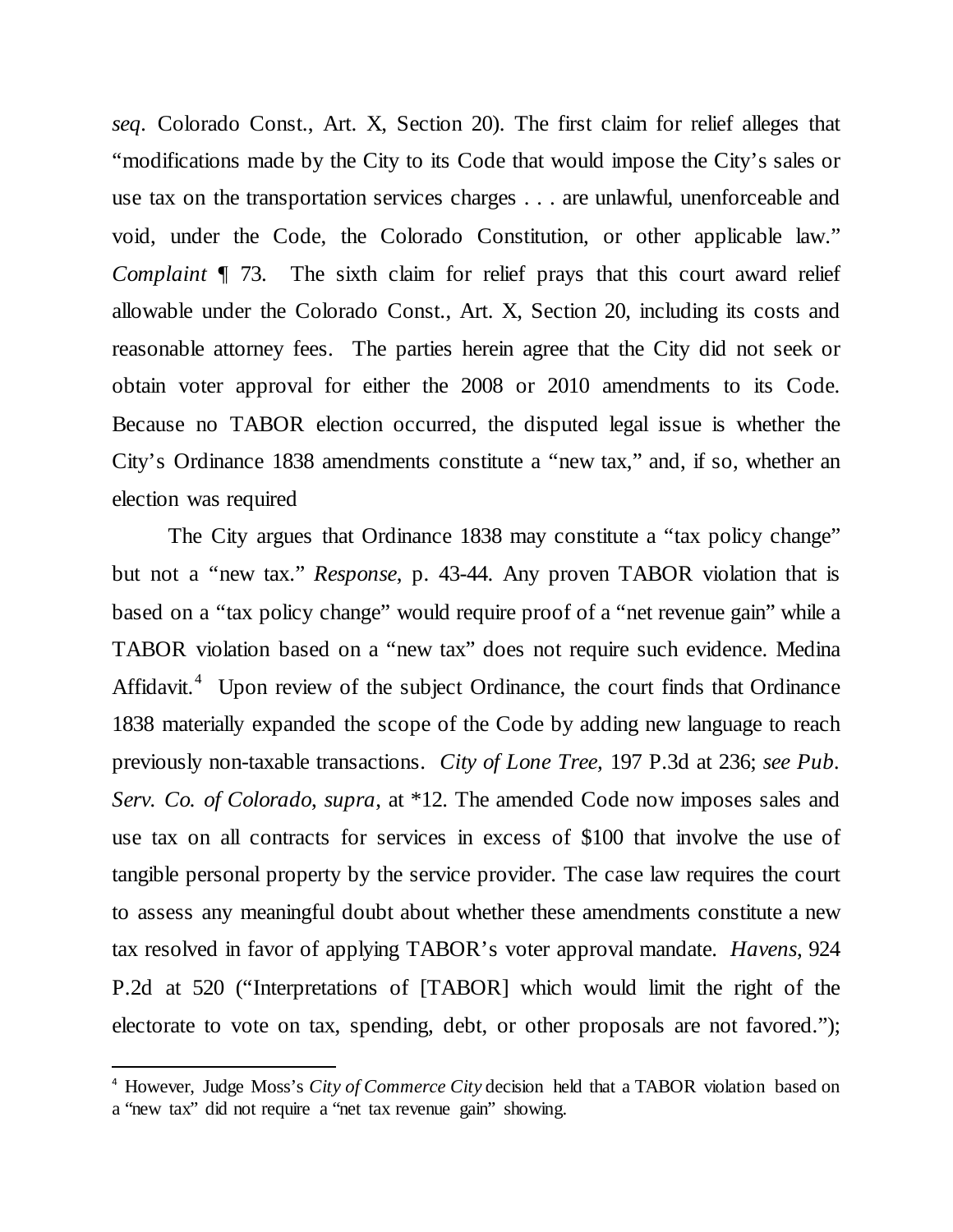Colorado Const. Art. X, Section 20(1) ("[TABOR's] preferred interpretation shall reasonably restrain most the growth of government.").

The City acknowledges that home rule authority does not empower the City to violate TABOR, *City of Lone Tree*, 197 P.3d at 242, but argues that TABOR does not prevent the City to reasonably exercise its home rule taxing powers. The City argues that they have maintained a continuing ability to impose a use tax on the "furnishing of personal property" under its 1990, 2002, 2006 and 2010 ordinances, and as such, ConAgra cannot establish that the ordinance to be unconstitutional. In the alternative, the City asserts that the subject ordinance represents nothing more than a tax policy change which would not violate TABOR. The court is not persuaded.

Following the adoption of City Ordinance 1838, the City's Code taxes "the purchase price paid or charged . . . for the performance of a contract, of a total value in excess of \$100, that involves the use . . . of tangible personal property." Medina Affidavit, Ex. I, p. 3. This new Code language clearly taxes a broader range of service transactions that previously were not taxable, including the transportation services at issue in *Waste Management* and herein. Indeed, the new Code language taxes all "haul contracts that require vehicles or equipment to collect, assembl[e] or transport product or materials. . . ." *Id.*, p. 3-4.

The court finds that this expansion of the City's tax base constitutes a "new tax," and not simply a tax policy change. This new tax was admittedly enacted without voter approval, and is therefore in violation of TABOR. Because the subject Code provisions violate TABOR they are invalid, unenforceable and void. *City of Lone Tree*, 197 P.3d at 236; *Pub. Serv. Co. of Colorado*, *supra.*

4. If violations are found, what remedies are appropriate? In its Motion, ConAgra seeks two potential remedies:

a. An order directing the City to promptly remove or eliminate from the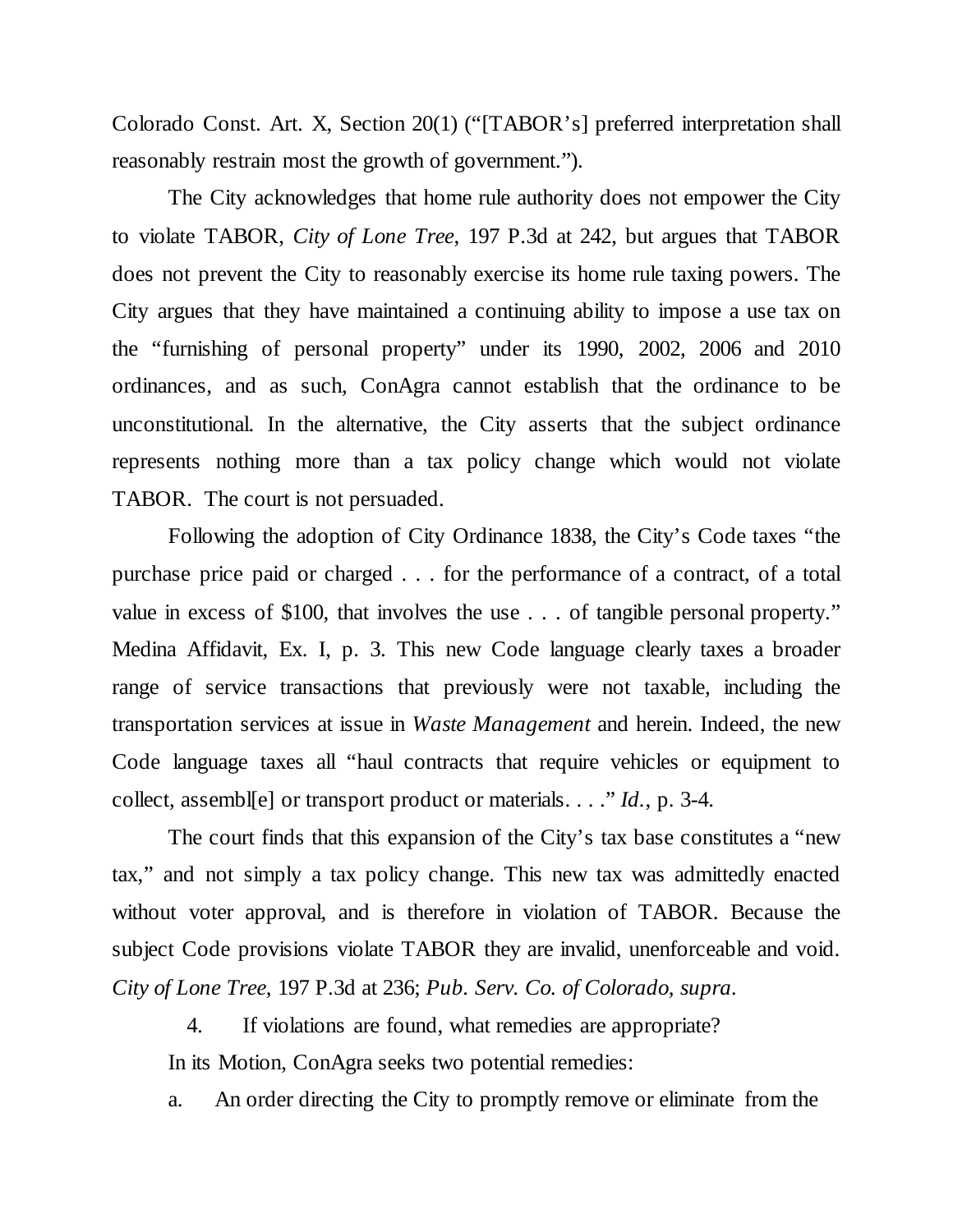Code the provisions violating TABOR: Section 20-4-7 in its entirety, Regulation 20-4-7 in its entirety, and Regulation 20-4-1 (second and third paragraphs);

or

b. An order directing the City to promptly provide plain and conspicuous written notification to City taxpayers (e.g., through an editor's note immediately following Section 20-4-7, Regulation 20-4-7, and Regulation 20-4-1) identifying the portions of the Code found to be unconstitutional under TABOR.

The City counters that ConAgra's Fourth Claim for Relief seeks the truly "extraordinary relief" of the court ordering the City to amend its municipal Code. The City argues that such an order would violate the separation of powers doctrine. When a law is unconstitutional, a court may determine the proper remedy by looking to legislative intent. *People v. Montour*, 157 P.3d 489, 502 (Colo. 2007). The presence of a severability clause creates a presumption that the legislative body intends to accept the portions of legislation which would remain after the court strikes any portion of the legislation deemed unconstitutional. *Id.* This presumption remains "unless the remaining statutory language is so riddled with omissions that it cannot be salvaged as a meaningful legislative enactment." *Id.* Thus, if confronted with unconstitutional law, the court may eliminate problematic sections if the court finds that the legislative intent may be functionally preserved. *Dallman v. Ritter*, 225 P.3d 610, 638 (Colo. 2010). A court may sever and strike any portion of a statute that is unconstitutional and may limit the portion stricken to single words or phrases where appropriate. *Id.* Only if this cannot be done, the court may strike the entire legislation. *Dallman*, 225 P.3d at 638-39; *Montour*, 157 P.3d at 502.

Under this severability doctrine, courts are not authorized to rewrite or actively reshape a law in order to maintain its constitutionality. Id. citing *Ayotte v. Planned Parenthood of N. New England*, 546 U.S. 320, 329, (2006). It is for the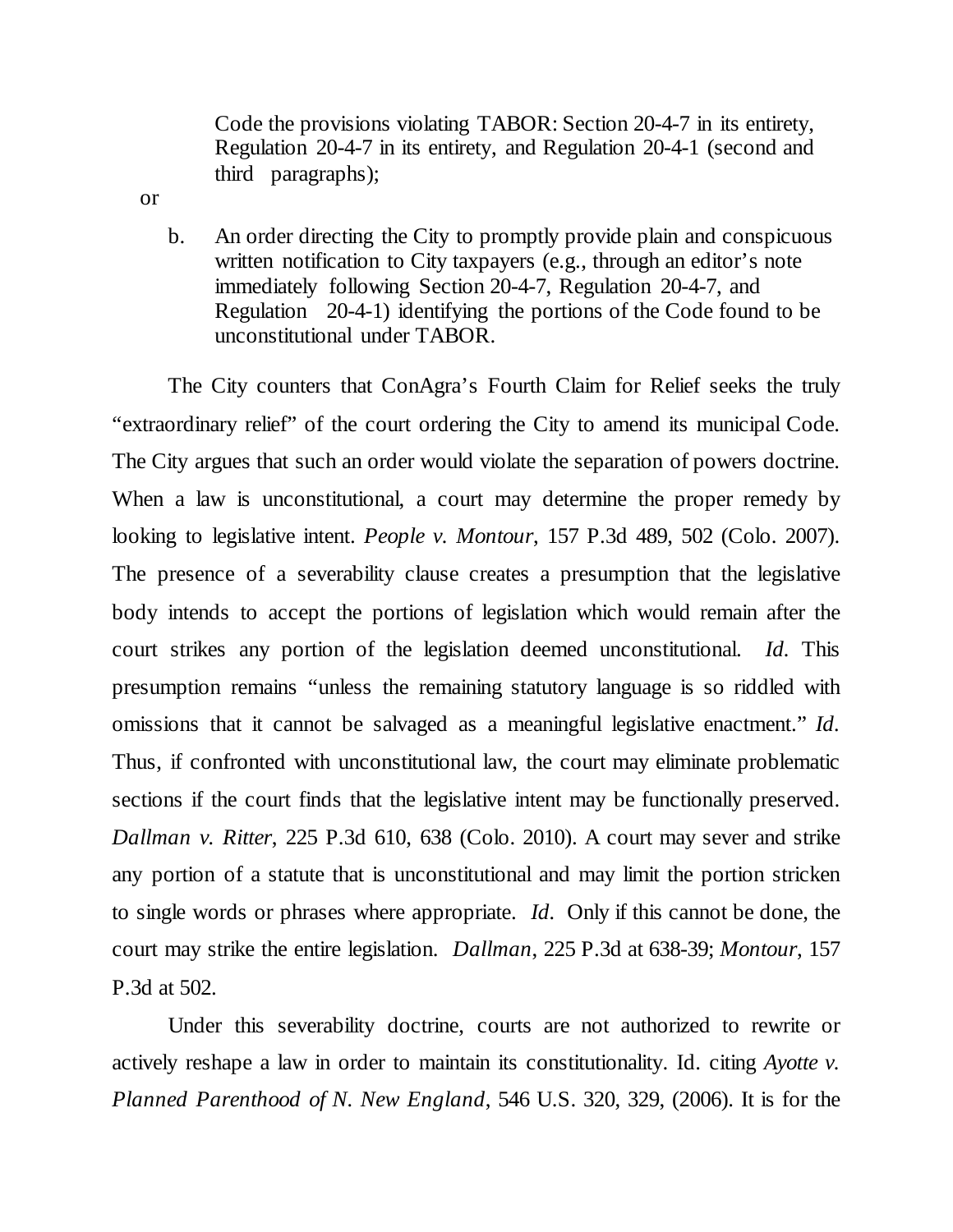courts to enforce the law as written. *Dove Valley Bus. Park Assocs.*, *Ltd. v. Bd. of Cnty. Comm'rs of Arapahoe Cnty*., 923 P.2d 242, 248 (Colo. App. 1995). The court may not make additions or modifications to legislation in order to preserve constitutionality. *Id.* If enforcement is constitutionally impermissible, it is for the legislative body, and not the court, to rewrite the law. *Id.* Thus, under the severability doctrine, courts must exercise judicial restraint in order to protect the lawmaker's intent and courts must "strike as little of the law as possible, with a preference for only partial, not complete, invalidation." *Dallman*, 225 P.3d at 638- 39.

ConAgra's replies that the City cannot impose a tax that is not authorized by its own Code. "[A] municipality's powers of taxation can be lawfully exercised only in strict conformity to terms by which they are given." *Denver Feed Co. v. City of Commerce City*, 702 P.2d 285, 287 (Colo. App. 1985). Second, the City may not legislate on tax matters of statewide concern, such as TABOR, nor enact taxes in violation of the Federal or State Constitution, as it has done here. *City of Lone Tree*, 197 P.3d at 236; *Pub. Serv. Co. of Colorado*, *supra*; Medina Affidavit, Ex. G.

In consideration of the respective arguments of the Parties, the court grants ConAgra's request and directs the City to remove from their Code the provisions which the court has herein found to violate TABOR: Section 20-4-7 in its entirety, Regulation 20-4-7 in its entirety, and Regulation 20-4-1 (second and third paragraphs.

#### **Order**

The court finds that the transactions herein at issue are not subject to the City's sales or use tax for the reasons set forth above.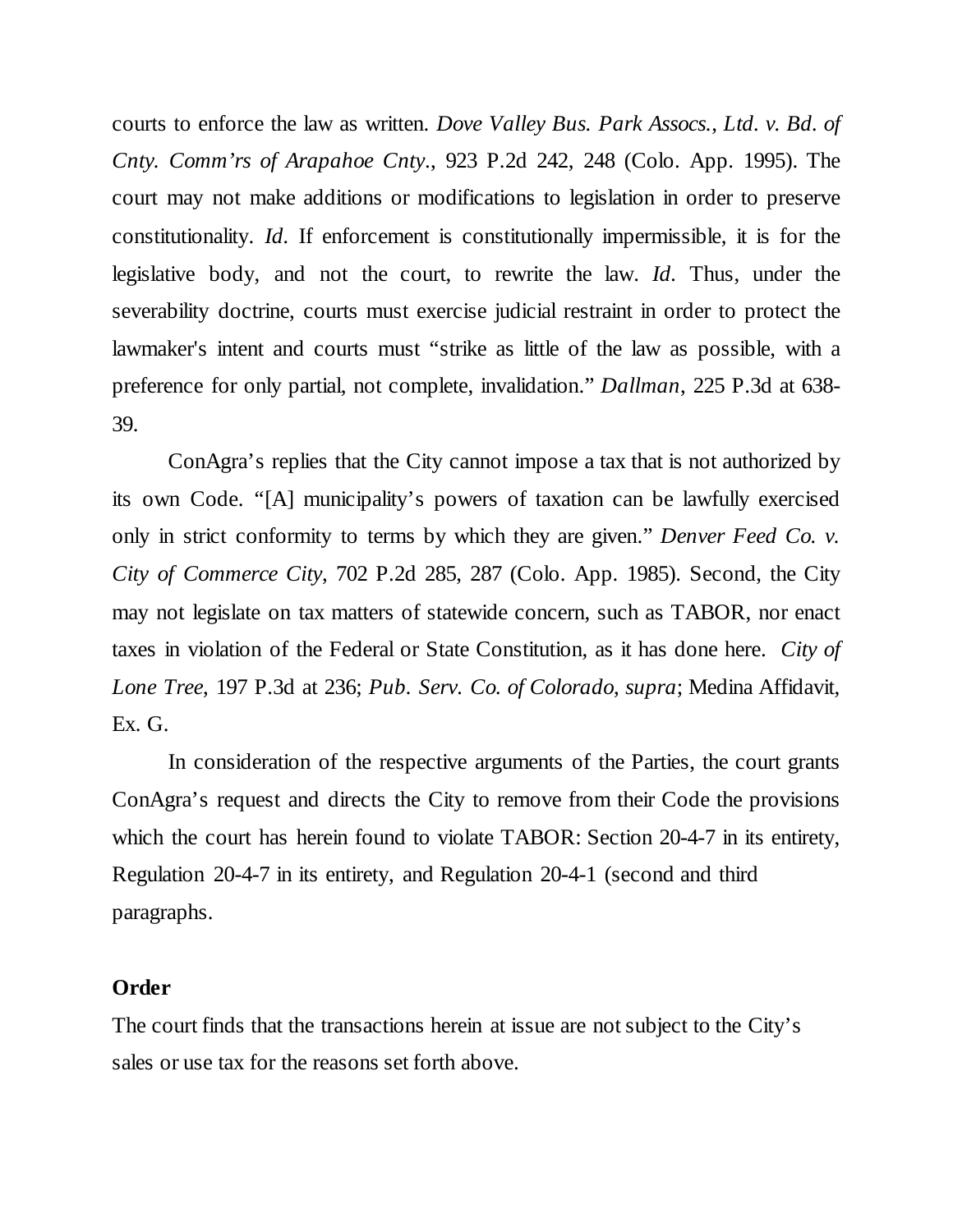The city's tax assessment against ConAgra is therefore VACATED. The surety bond filed with the court by ConAgra is therefore RELEASED. ConAgra's Motion for Summary Judgment is GRANTED in Part as detailed in this Order.

ConAgra's Third Claim (issue preclusion) is deemed MOOT.

The City's cross motion for summary judgment is DENIED.

Dated this  $16^{th}$  day of March, 2015.

By the Court:

J. Wushall Hundber

 F. Michael Goodbee District Court Judge

# **CERTIFICATE OF MAILING**

I hereby certify that the foregoing document was sent via JPOD (e-file) to all counsel of record and to all *pro se* parties this  $16<sup>th</sup>$  day of March, 2015.

J. Weshall Hundber